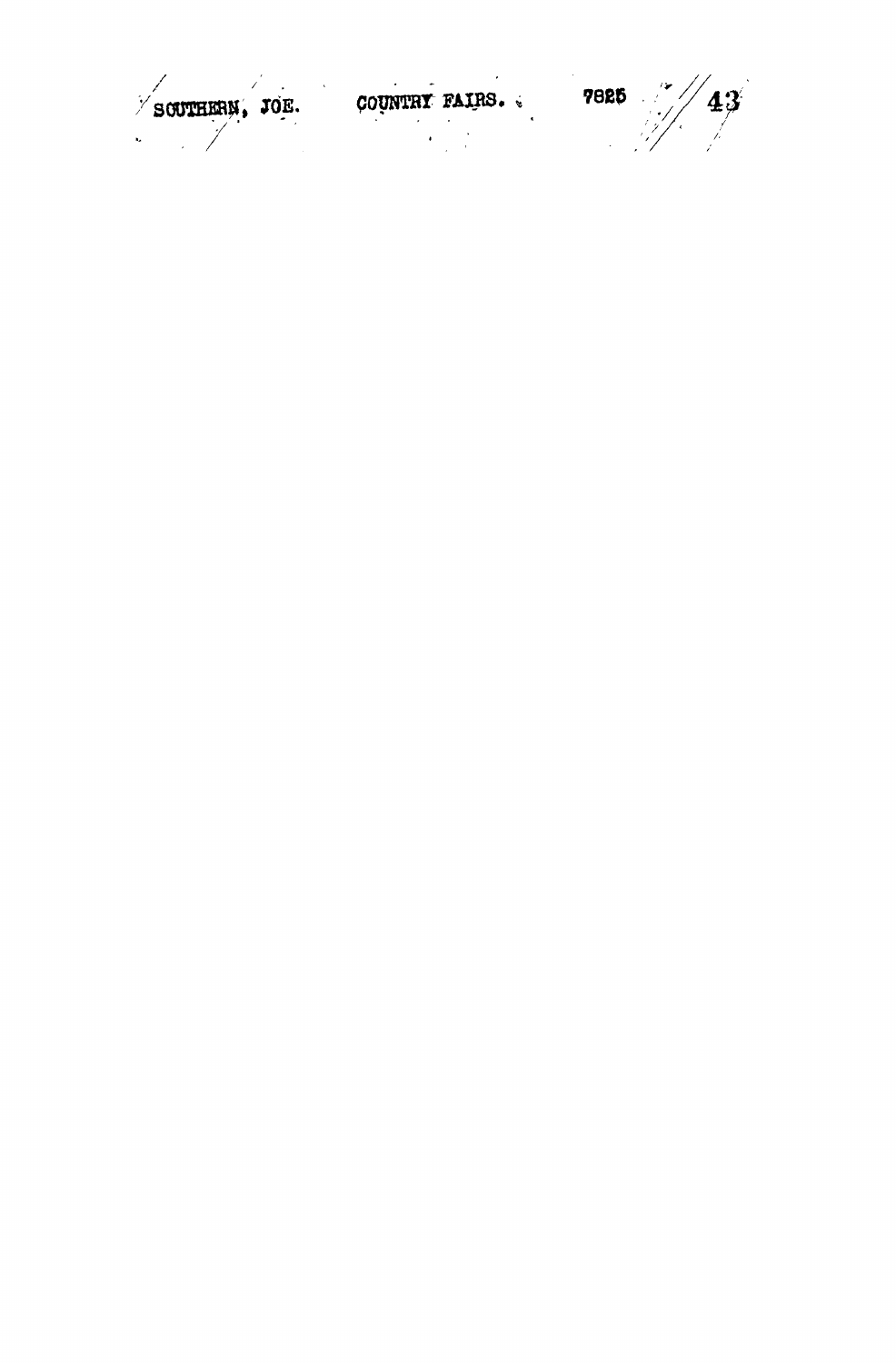## OOUNTHY FAIRS. 7825.

/•

**44.**

SOUTHERN, JOE,

Joe Southern, Investigator, Ootober 15, 1937.

> $R$ rief write-up on the old time COUNTRY FAIRS.

A brief vrri/o-up, on Agricultural Fedrs held *lj\* Atoka Couaty from 1887 to statehood 1908. This is written from my personal knowledge ss a oiti; m of Atoka aad also Atoka County from/Septe^abar 8, 1887 ? *\*hen* I, Joe Southern,' moved here' and located and have lived here ever since. In 1889  $\mu$  committee of the following named citizens of Atoka and Atoka County organized for the purpose of hold ing county fairs and for the purpose of encouraging the iog aouoty fai»s and for the purpose of encouraging the farmers and stockmen of this and surrounding oounties to raise better crops and livestock:. The names of. the me&»

on. the -committee were:  $J_{\rm eff}$  M, Hodges, Indian;  $J_{\rm eff}$  , ladian;  $J_{\rm eff}$  , ladian;  $J_{\rm eff}$  , ladian;  $J_{\rm eff}$  $\mathcal{L} = \frac{1}{2} \sum_{i=1}^{n} \frac{1}{2} \sum_{j=1}^{n} \frac{1}{2} \sum_{j=1}^{n} \frac{1}{2} \sum_{j=1}^{n} \frac{1}{2} \sum_{j=1}^{n} \frac{1}{2} \sum_{j=1}^{n} \frac{1}{2} \sum_{j=1}^{n} \frac{1}{2} \sum_{j=1}^{n} \frac{1}{2} \sum_{j=1}^{n} \frac{1}{2} \sum_{j=1}^{n} \frac{1}{2} \sum_{j=1}^{n} \frac{1}{2} \sum_{j=1}^{n} \frac{1}{2} \sum$ Iadiaa; Dr, S. *lU* Wright, Indian; W« H. Harrison, Indian; Reverend J. S. Murrow, white man; W. A. McBride, white  $B_{\rm eff}$  S. Murrow,  $\sim$  MeBride, white manifolds  $\sim$  MeBride, white manifolds  $\sim$ D. N. Robb, white man; Bill Dunn, white man, and others.

be, white man; Bill Duan, white man; Bill Duan, whit⊜ man; Bill Duan, which otharsverse man; Bill Duan, which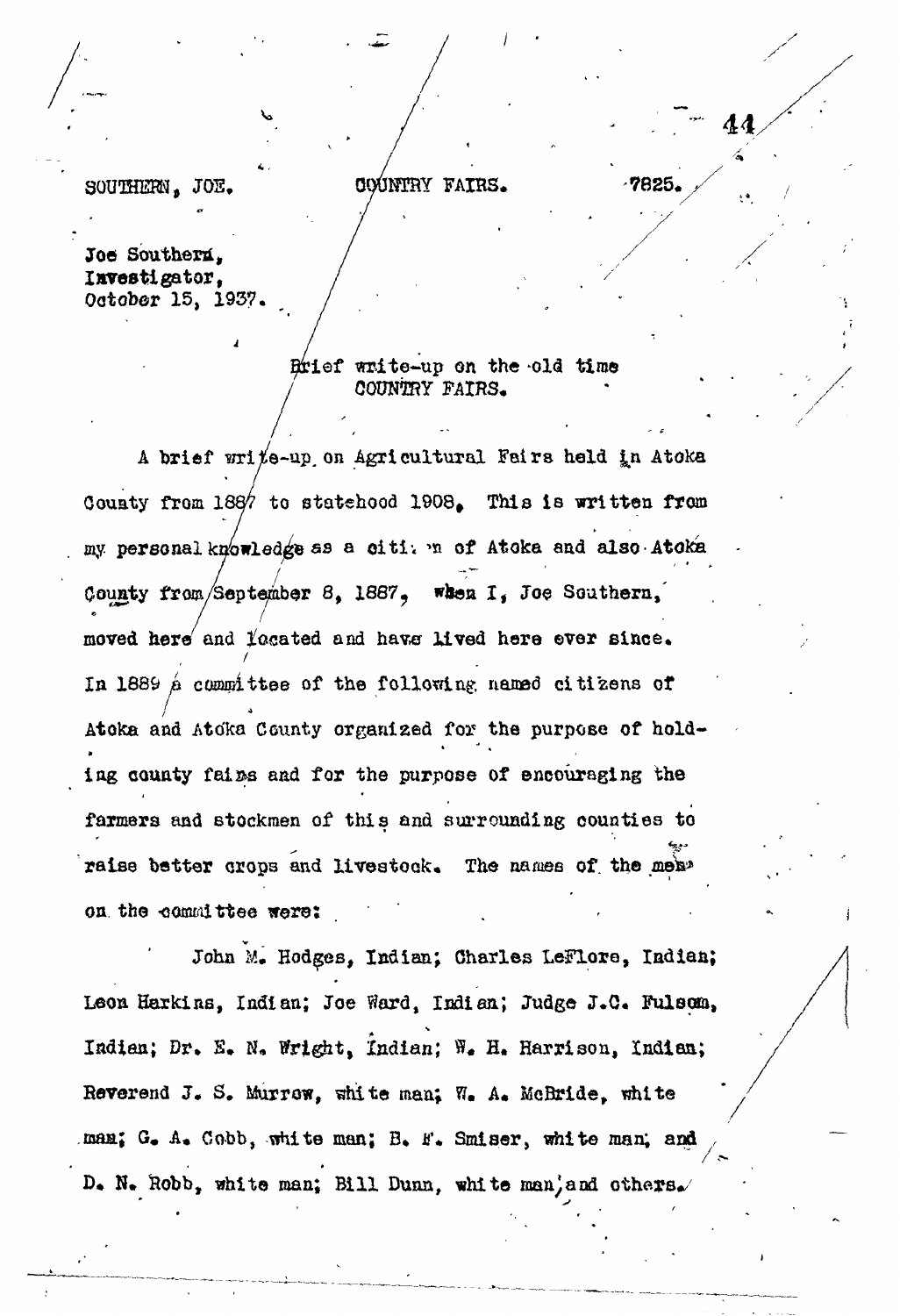SOUTHERN. JOE.

그동

7825. COUNTRY FAIRS.

Aftor the first fair was held it was such a big success that it was decided to hold yearly fairs which were the beginning of the up building and development of Atoka and the surrounding counties and the lease system. These fairs encouraged farmers and stockmen from other states to move in and lease and clear farm land and build homes, and were 'he cause of small inland towns and post offices and settlements being set up and caused the extension and expansion of these different emterprizes and industries and caused better farming, and/more seeds and the sales thereof. These fairs also = caused more ranching and better breeds of livestock and poultry and better markets for them, better homes and

churches of different denominations, and schools and the Murrow Indian Orphan Academy was established at ..toka.

The building of an extension of the railroad, the sawmill and timber, lumber industry, the prospecting and mining business, better dirt roads; and building of ing gins end gristmill's industries, better buildsome  $\gamma$ <sup>+</sup> and there was a brick yard established in Ltoka. ings

45